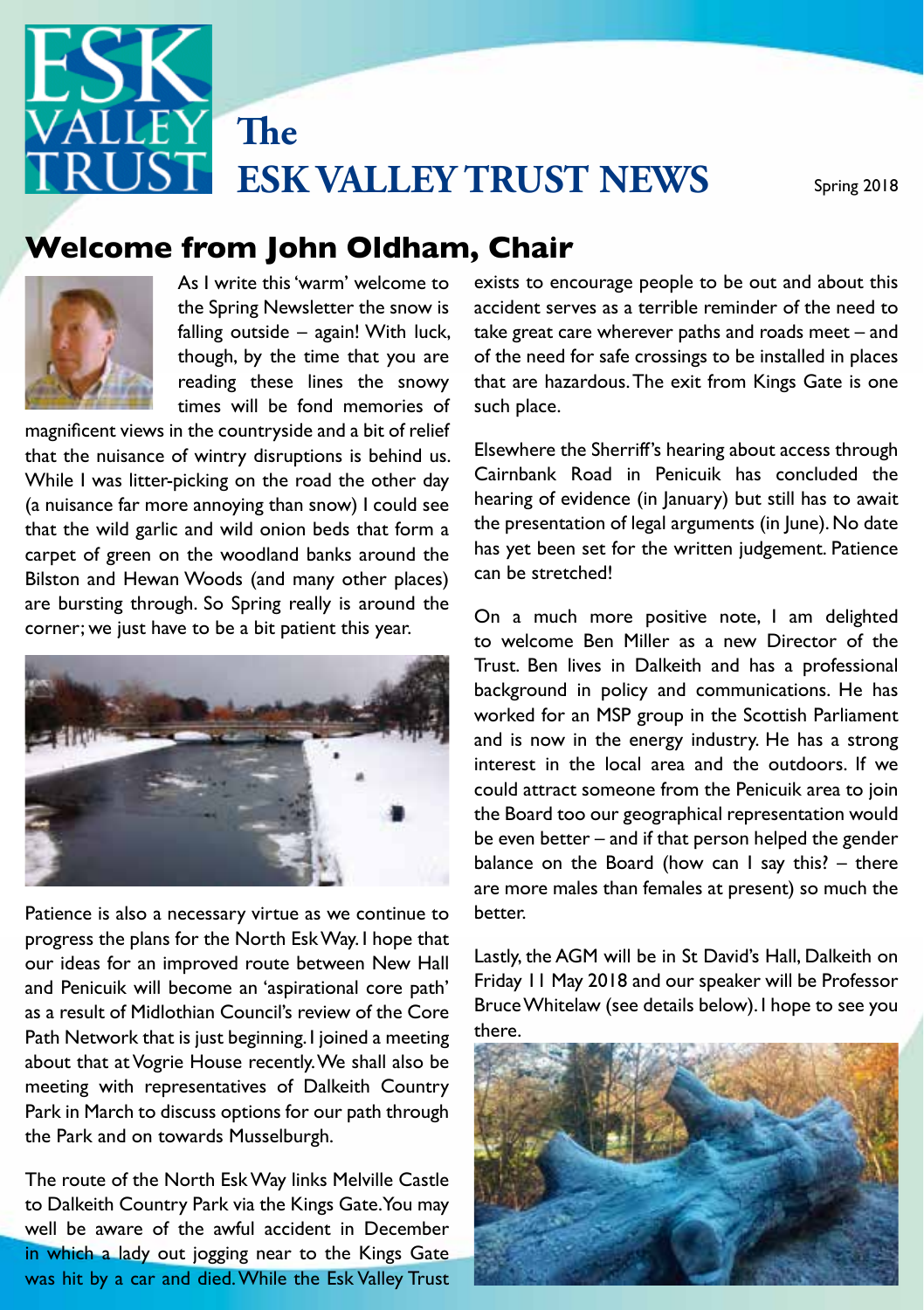#### **Springfield Mill Weir and the Ecology of the Esks**

In the first week of February the weir at Springfield Mill was breeched. The concrete face of the weir fell forwards revealing the internal timbers. After the weirs at the Gunpowder Mills near Roslin and at Polton this is the third weir on the North Esk to collapse in recent years. While there will be those who regret the loss of these remaining features of the industrial heritage of the river the

evening talk about the Ecology of the Esk rivers to the Trust in November 2017. Tommy outlined the evolving ecology of the rivers and highlighted the importance of the weirs in restricting some ecologically desirable changes. Many thanks to him for an excellent talk and discussion.

overall health and ecology of the river may benefit. That was, after all, the purpose of the plan (that is currently suspended) to remove a number of weirs along the river, including this one. It seems that nature is taking action even without support from SEPA!

It was, one presumes, a pure coincidence that Tommy McDermott (an independent ecologist well known for his work with the Forth Fisheries Trust) had presented an

# **Scotland's Land**

On a broader front one of our Directors, Professor Roger Crofts, recently presented the Annual Peter Wilson Lecture at the Royal Society of Edinburgh. His theme was "Scotland's Land: Successes and Failures, Challenges and Solutions" and he tackled many of the issues and controversies surrounding the strategies (or lack of them) for managing the land for various purposes over time. If you would like to hear what he said you can listen to the talk on https://www. rse.org.uk/event/joint-annual-rsescrr-peterwilson-lecture-scotlands-land-successesand-failures-challenges-and-solutions.

# **Midlothian Outdoor Festival**

Midlothian's Walking Festival that has been held for the last ten years has been transformed into the Midlothian Outdoor Festival and this year will be held during August 4-12.

Esk Valley Trust Walk The Esk Valley Trust will lead a circular walk from Roslin to Lasswade and back (taking in various features along the way) on Sunday 5 August.

Esk Valley Trust Talk We are also hosting a talk on the art of the Esk valleys on Friday 10th August. This will be given by Dr Joanna Soden, former Collections Curator of the Royal Scottish Academy and will focus on the work of Sir William Gillies the influential artist born in Haddington in 1898

# **A Curious Thing along The Way**



#### **Newbattle Woodlands**

Thanks also to Dr Ian Brown for another excellent evening talk in February. Ian was a GP in Bonnyrigg for many years and in recent years has achieved a profound knowledge of the paths and associated features of Midlothian's countryside. Ian's talk picked out some of the curious features along some of the paths near to the Esks. There are few, if any, paths in Midlothian that he hasn't walked (and tracked with his GPS). He was a prime mover in publicising walks in Midlothian and these can be found via https://www. midlothian.gov.uk/info/200226/walking\_and\_cycling.



The woodlands around Newbattle which form part of the original Newbattle Estate were put up for sale at the end of last year. The areas for sale do not include the Ancrum woods which are owned by Newbattle Abbey College but all the surrounding bits of woodland which the local community enjoys and which are a vital green space for wildlife along the River South Esk..

A meeting attended by 80 people gave support to a group being set up with the aim of taking over these areas and forming a Community Woodland,

in a similar way to the Esk Valley Trust at the Hewan Wood. A closing date was set for the sale and a proposal was submitted,but to date there has been no response from the owner. If we don't succeed in our proposal we will have a group in place ready to take on the woodlands when the opportunity arises in the future.

If you are interested in finding out more about this and how you might get involved please email pat. frankland@btinternet.com.